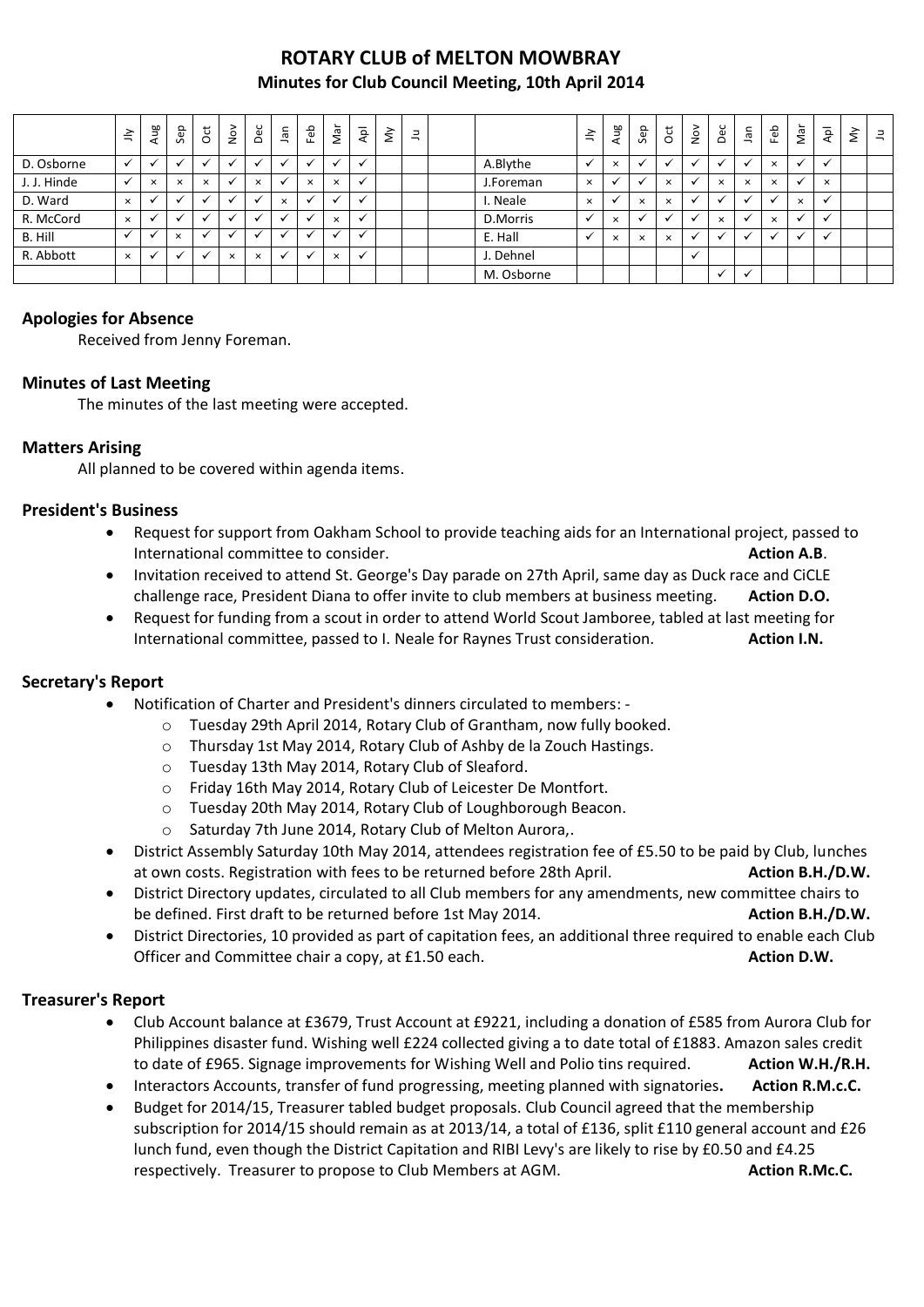## **AGM (28th April) Preparations.**

- **Annual reports** from Committee chairs required by 24th April to enable consolidation into one document for AGM presentation. Three already received. **Action Committee Chairs/D.W. Action Committee Chairs/D.W.**
- **Treasurer's report,** detailed previously.
- **Honorary Members,** agreed to propose that Lady Gretton continue.
- **Committee Chairs** proposals nearing finalisation by incoming President Bill. **Action W.H./D.W.**
- **Council Members,** proposal as our Constitution, namely to include Club Officers (6), plus not less than 3, nor more than 6 ordinary members, these to be the Committee Chairs (5/6), once confirmed. **Action W.H.**
- **Accounts Inspection**, as this year with Sarah Amos for Trust Accounts, James Green and/or Michael Osborne for Club Accounts. Treasurer to confirm if Sarah Amos will again inspect Trust Accounts**.**

**Action R.Mc.C.**

**District Representatives,** proposal to be President, Secretary and President Elect.

## **Committee Reports**

- **Club Service, Fundraising, Communications**:
	- o Archives recording and valuation progressing. **Action B.H./B.A.**
	- o Main Events, planning in progress for:
		- District Assembly attendance on 10th May, Club Assembly on 9th June 2014
			- Safari Supper on 21st June 2014.
			- **President's BBQ and Handover on 30th June 2014 at Sysonby Knoll hotel.**
	- o **Communications,** team continuing to support Club Events, ie. Duck Race advertising.
	- o **Fund Raising,** recent quiz night a success, Duck Race progressing.
- **Foundation**
	- o Grants received require reports to be completed and returned. **Action A.B.**
	- o Annual Foundation giving, Club Council agreed that an interim donation of £1200 would be proposed to members. Treasurer to review fund source. **Action A.B./R.Mc.C.**
- **International**
	- o **Osprey Project**:
		- A fundraising lunch at Janet Shortland's house on 11th May 2014 was planned by **A.B./J.S./D.O.**
		- **IDED** In addition W.H./W.G./J.J.H. are planning to organise a lottery based on day and time of the hatching of first Osprey chick, with a target of £500.
	- o **Philippines (Mahaplag**) water project, the recent visit by Club team was considered successful with potentially three water sources and quality under final evaluation. Club Council agreed to propose to Club members that the £1000 for the project be released. (£500 grant and £500 already raised for the project). **Action A.B.**
	- o **Philippines Disaster monies,** 
		- Club team of A.B./E.H./J.D. that visited the Philippines reported that the funds provided by our Club and District appeared to be well managed and controlled by local D.G. and team. £20k spent on 56 boats built for enhancing livelihood of peoples, new roofing, with 'Shelter Boxes' seen in many locations. CD's available with details of donations received and where monies spent.
		- A.B. to write to schools in UK for availability of any computers and redundant books from revised school syllabus, with a view to shipping out to the Philippines. **Action A.B.**
	- o Uppingham School Concert, new school liaison teacher met, programme and timescale discussed.
- **Youth**
	- o Warning Zone, Club Council supported proposal from Youth Committee to donate £500 to this project, to be put to Club Members for approval. **Action R.A. Action R.A.**
	- o Young Writer Competition, progressing with 20th April as deadline for applications.
	- o Youth Exchange, approaching Raynes Trust for possible funding for next year, of the four candidates this year only one candidate through, this being a Belvoir Club candidate.
	- o Youth Speaks, both Senior and Intermediate teams from Catmose School reached regional finals, but senior team could not attend due to illness, and although Intermediate team members won individual prizes, team did not win, which was rather disappointing for the team.